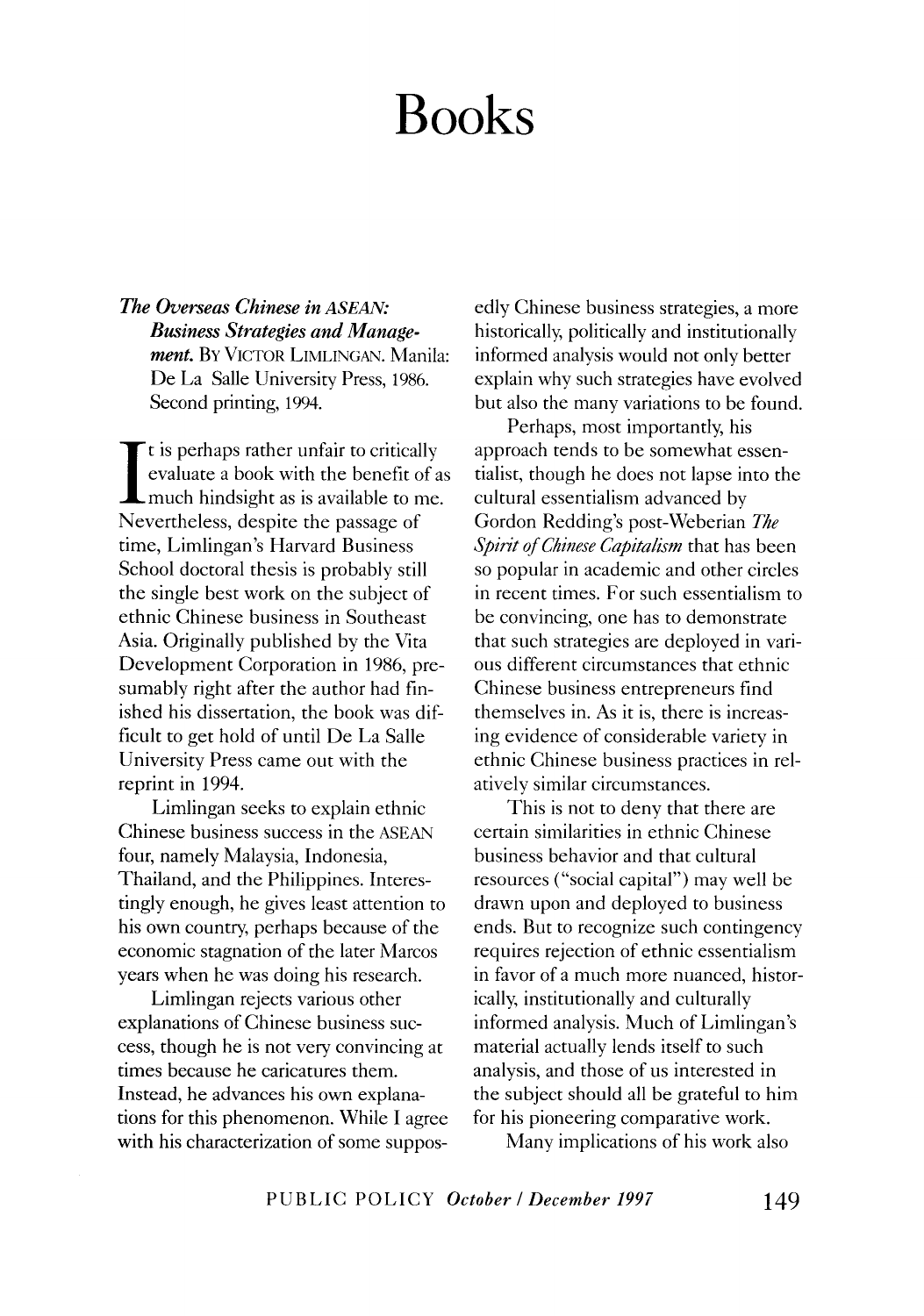need to be drawn out, particularly in the light of contemporary concerns. For example, what is the contemporary relevance of the theory of the progressive national bourgeoisie? What are the requirements of pragmatic economic nationalism for late industrialization in this day and age? What are the implications of the inferior quality of industrial policy in Southeast Asia compared to Northeast Asia? Does the Chinese business idiom provide explanations for the apparent failure of Chinese manufacturing to become very significant in ownbrand manufacturing (compared to, say, the Swedes, Japanese and Koreans)? Is this Southeast Asian capitalism ersatz precisely because it is dominated by ethnic Chinese, who have awkward relations with their states and civil societies?

These questions notwithstanding, it is to Victor Limlingan's credit that his work has paved the way for a new generation of researchers intent on the pursuit of these and other pressing questions of our times.

> JoMo K. S. University of Malaya

*Choice, Growth* & *Development: Emerging and Enduring Issues.* BY EMMANUEL S. DE DIOS AND RAUL V. FABELLA (EDS.). Quezon City: University of the Philippines Press, 1996.

The international stature of the<br>contributors of this Festschrift -<br>Baumol of Princeton, Williams<br>of Harvard Mariano of Pennysylvania contributors of this *Festschrift-*Baumol of Princeton, Williamson of Harvard, Mariano of Pennysylvania, Evenson of Yale, Day of Wisconsin, Chipman of Minnesota, Oshima of Hawaii, among others  $-$  is itself a reflection of the great esteem with which Jose Encarnacion is held by his colleagues. The essays were written in his honor on

the occasion of his retirement in 1993 from the University of the Philippines; he served the university for forty years, during the last twenty of which he put an indelible stamp on the School of Economics where he was Dean.

Thirteen articles in all have been included, covering a broad spectrum of subjects ranging from economic theory (lexicographic ordering as a basis for choice) to economic history (one hundred years of Philippine foreign trade); from the esoteric (computable-general-equilibrium or CGE modelling) to the practical (conditions for agricultural diversification); from emerging issues (competitive vs. comparative advantage, financial markets and economic growth, technological change and income distribution) to enduring issues (human capital and economic development, entrepreneurship, land reform). But they have one common denominator which is immediately obvious from the topics discussed: their relevance to development policy.

The volume thus constitutes a gold mine for policymakers and economic managers in developing countries, particularly in the Philippines. As in all gold mines, one has to do a little digging- but only a little. The first paper, by Richard Day, which is a highly technical treatment of the lexicographic approach, would be impossible for the mathematically challenged to follow. But even that need not daunt the reader, as will be explained further below. The rest of the essays, although not written with the lay reader in mind (except for the one on competitiveness by H.W. Arndt of the Australian National University, who states that he aims to explain his issue in a way that is intelligible to Australian policymakers like Paul Keating and Paul Kelly), are still

**150** PUBLIC POLICY *Volume 1 No.1*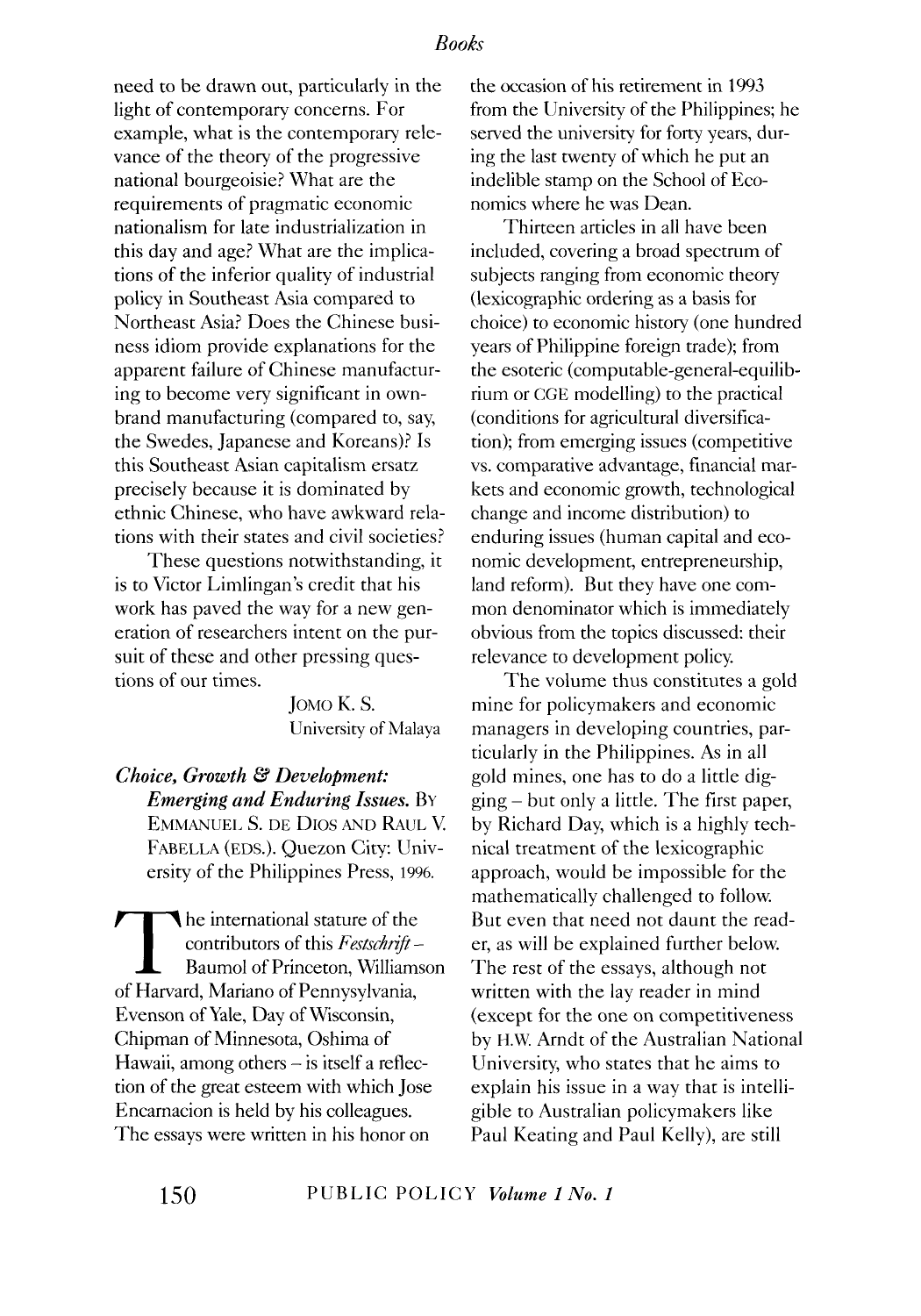very clearly written. Readers can skip the mathematical portions without losing the trend of thought.

Some of the nuggets that come out of the articles:

John Chipman, discussing empirical methods in computable-general-equilibrium modelling, warns that while it is true that an author who reasons in terms of numerical examples is likely to keep potential real-world applications in the forefront, there is an opposite danger, too: those who come up with numbers, however obtained, are more likely to be believed, if only because they easily intimidate those who are unacquainted with the fine points of their methods. This warning is particularly warranted in the Philippine setting. The most current example is the estimate of a 35 billion peso revenue loss being waved by government representatives if their tax recommendations are not followed.

The Chipman paper would be particularly close to Dean Encarnacion's heart, because Pepe is unhappy with applying general equilibrium to macroeconomics in the first place. Furthermore, Pepe would agree with Chipman that a policy prognosis made before adoption of a policy is not much use unless there is a way to verify its correctness after the policy has been adopted. As Chipman would put it, "When the future is known better than the past, my suspicions are aroused." Another lesson for the policymaker.

William Baumol has the all-too-rare ability of making the most complex issues sound almost trivial - by breaking them down into their simplest components. He also has the rarer ability of being able to bring a fresh (and creative) perspective to what one would have thought to be cut-and-dried issues. And

his essay on entrepreneurship is a formidable combination of these two qualities.

He posits that the innovation that entrepreneurs make as movers and shakers of an economy are only a means to their real goal of wealth, power, and prestige, which their "channeled greed" demands. There are many other means they can adopt to pursue these goals, not all of which contribute to productivity growth of the economy; in some cases they can actually impede it through what he calls destructive entrepreneurship, as exemplified by warlord activities in developing countries. But it is not only the warlord that can impede development. An equally powerful obstacle is Baumol's rent-seeking entrepreneur. The concept of rent-seeking he interprets to cover all socially-accepted and, hence, legitimate activities (the Philippine case may not fit this interpretation: corruption has become all but socially acceptable, but it is not legitimate unless it can be considered to be legitimated by custom) whose objective is to redistribute wealth or income to the benefit of the individual that undertakes it, and who contributes little or nothing to the economy's output in the process.

Baumol does not accept the view that because rent-seeking involves a transfer of wealth, it has a neutral effect on output (one's gain is another's loss). Instead, he calculates the cost of rentseeking to society in two ways: one is the cost of the source of the redistributed wealth - as when an entrepreneur, through lobbying activities, is granted a monopoly or a quasi monopoly. But the much higher second cost, he says, is the opportunity cost of the resources wasted in the rent-seeking process, not the least of which being the time and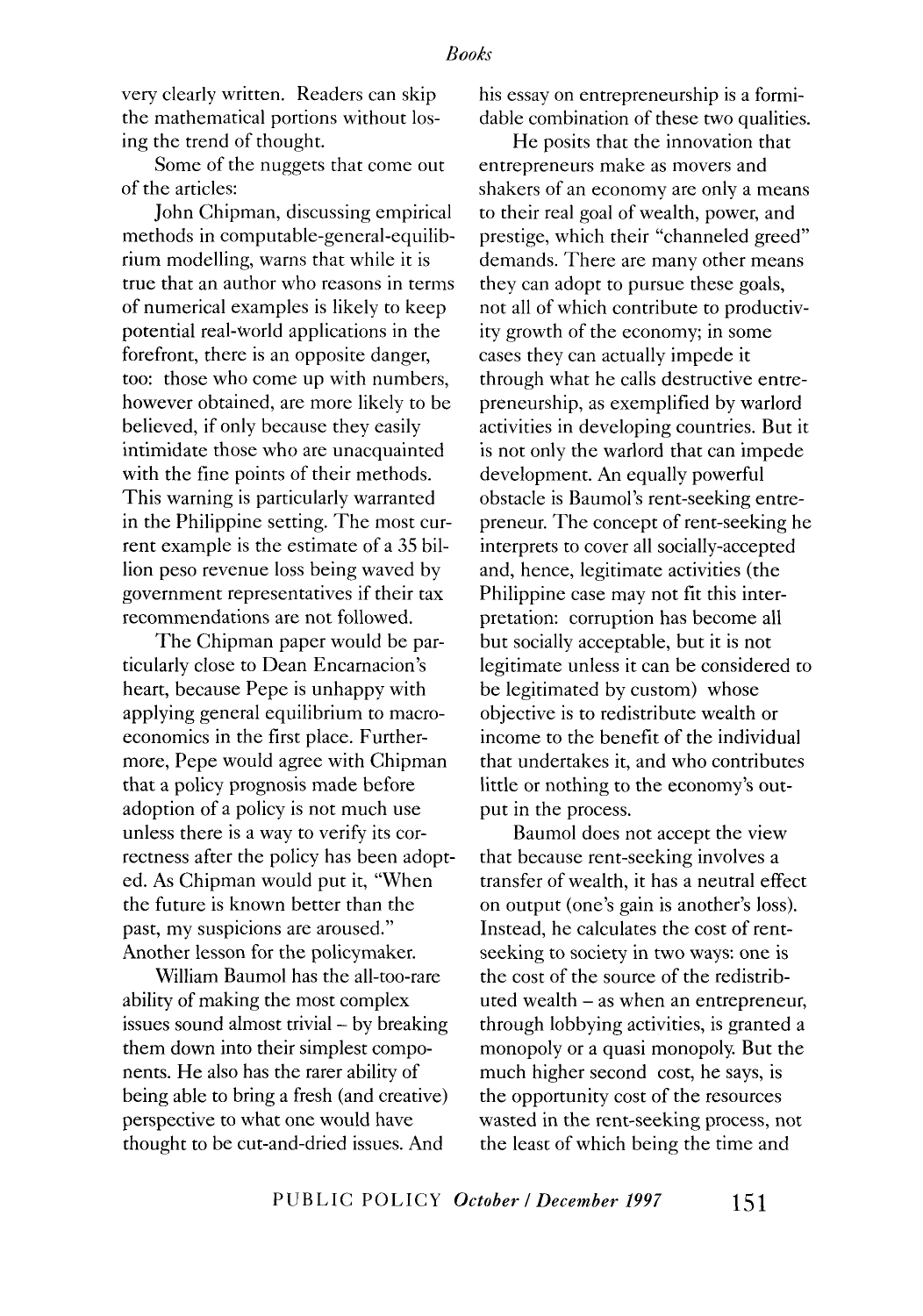talents of the entrepreneurs themselves that, from the viewpoint of society, might have been devoted far better to productive activities.

Whether an entrepreneur will engage in productive or rent-seeking activities may be influenced by many factors, including religion or tradition. But a key economic influence is the relative payoffs to the different activities. In other words, everything else remaining the same, the entrepreneur will not undertake productive activities if he can get more by rent-seeking.

This is where development policy comes in. While the structure of payoffs may change because of accidental or exogenous developments, it can also be changed by deliberate policy. Thus, if a developing country like the Philippines wants to be a tiger, the lesson is that this might be facilitated by cutting down the rewards to unproductive entrepreneurship.

Although thirteen essays are listed in the table of contents, the introduction of de Dios and Fabella actually constitutes a fourteenth, and arguably the most important contribution to the *Festschrift-* if not from the policymakers' viewpoint, at least from that of the student of economics and from everyone who respects and admires Pepe Encarnacion. It is probably the clearest exposition of lexicographic utility (as compared to real value utility), including its applications, its strengths and its weaknesses, that I have come across. The authors have also clearly (and obviously lovingly - although they would object to that description) detailed Encarnacion's valuable contributions to the development of the theory.

This is not to say that the authors' comments are subjective in nature.

Rather, they give body to Richard Day's tribute to Jose Encarnacion as the person "who has almost single-handedly kept alive this important and relevant topic."

Recognition of the value of lexicographic ordering in economic theory, which Encarnacion has consistently defended and developed, may not come in his lifetime or ours. But it will come. This *Festschrift* is merely the first step.

> SOLITA C. MONSOD University of the Philippines

*Landlords* & *Capitalists: Class. Family. and State in Philippine Manufacturing.* BY TEMARIO C. RIVERA. Quezon City: University of the Philippines Press and UP-Center for Integrative and Development Studies, 1994.

**T** emario C. Rivera's book is<br>indeed a contribution to of<br>understanding of the Phil-<br>innine development experience from indeed a contribution to our understanding of the Philippine development experience from the 1950s until 1986. The author enriched the literature on the country's industrialization attempts via the strategy of import substitution (IS) by extending it to both theoretical and empirical fronts.

On the theoretical front, the author provided an explanation for the Philippines' failure of industrialization by using class formation and its effects on the process. He focused on the IS fraction, emphasizing throughout his book that this fraction consisted of three groups of capitalists: landed, non-landed, and Chinese Filipino. He further traced the relation of this fraction, both as ally and as antagonist, to the state and foreign capital, demonstrating how the interactions among them explain why the Philippines' bid for industrialization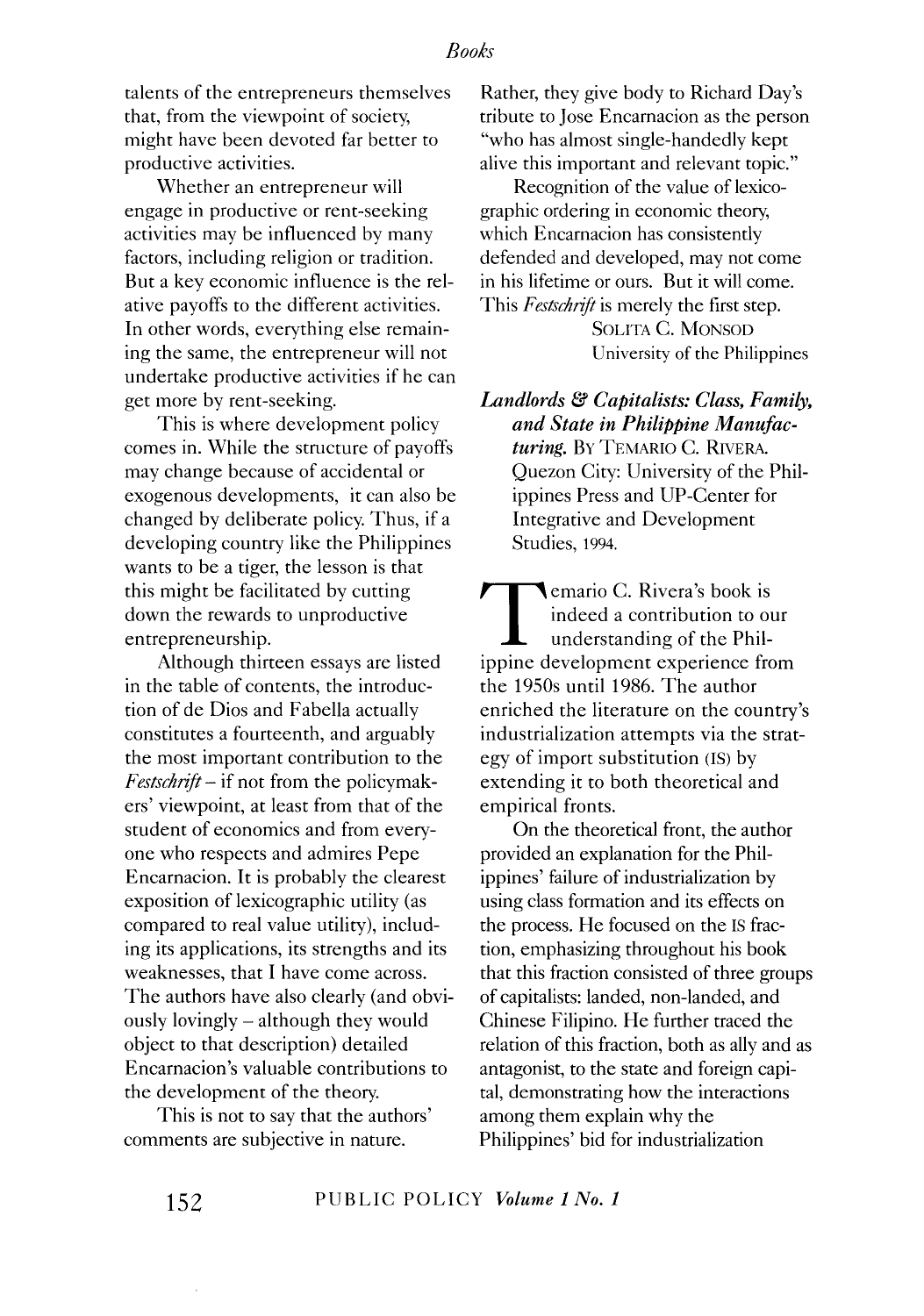failed. Rivera also provided readers with the analytical framework and tools for understanding why the IS industries which emerged were highly oligopolistic and largely oriented towards the domestic market. As a result, these industries had little need to innovate and produce efficiently. Not surprisingly, none of them became significant export industries.

The first chapter is well-written and self-contained, encapsulating the main essence of existing theories of class formation in developing societies. Rivera skilfully reviewed these theories and made them relevant to the Philippine industrialization experience between 1950s and 1986. He was also able to substantiate the commonly observed fact that the Philippines' bid for industrialization defied the predictions of these theories while providing an explanation for why the strategy failed. This point was reiterated in the last chapter:

... neither the 'really revolutional path' referred to by Marx in the transition from feudalism to capitalism nor the radical severing of linkages between agrarian and industrial elites found in the East Asian NICs characterized the Philippine process. In the colonial context of class formation in the Philippines, the nonrevolutionary, second path to capitalist development described by Marx has also failed to develop fully, partly because no strong state exists to direct the transformation of merchant capital into industrial capital.

Rivera convincingly showed how the IS bourgeoisie in the Philippines differed from those predicted by existing theories while also distinguishing this class from its counterparts in other societies. What

one would expect from these theories is a nationalist bourgeoisie class characterized as (a) being productive and progressive or innovative; (b) opposed to foreign monopoly capital; (c) a class separate from and possessing interests in conflict with those of the landed elite, and (d) a class distinct from the bureaucrat capitalists. Instead, Rivera forcefully argued that these characterizations could not be attributed to the IS bourgeoisie which emerged in the Philippines. On the basis of this argument, he proceeded to show how this class, by its very nature, could not be an agent of sustainable development as was clearly borne out by our experience in the 1950s until 1986.

One of the author's main findings is that the landed capitalists dominated the IS bourgeoisie class. This helps explain the contradictions in our development experience. Rivera substantiated this finding with empirical materials in chapters two and three. He carefully and clearly put forth this argument even as he himself noted the gap in the literature wherein "little systematic theorizing and empirical documentation have focused on the fact that the landed families not only diversified into lSI (Import-Substitution Industrialization) manufacturing but also constituted its dominant segment."

The remaining groups of IS bourgeoisie, the non-landed and Chinese Filipino capitalists, were also important in explaining other aspects of our development experience. By way of providing an explanation for the emergence and persistence of "bureaucrat" or "crony" capitalism which intensified during the Marcos administration, Rivera pointed out how the lack of wealth and resources of the non-landed capitalists motivated them to obtain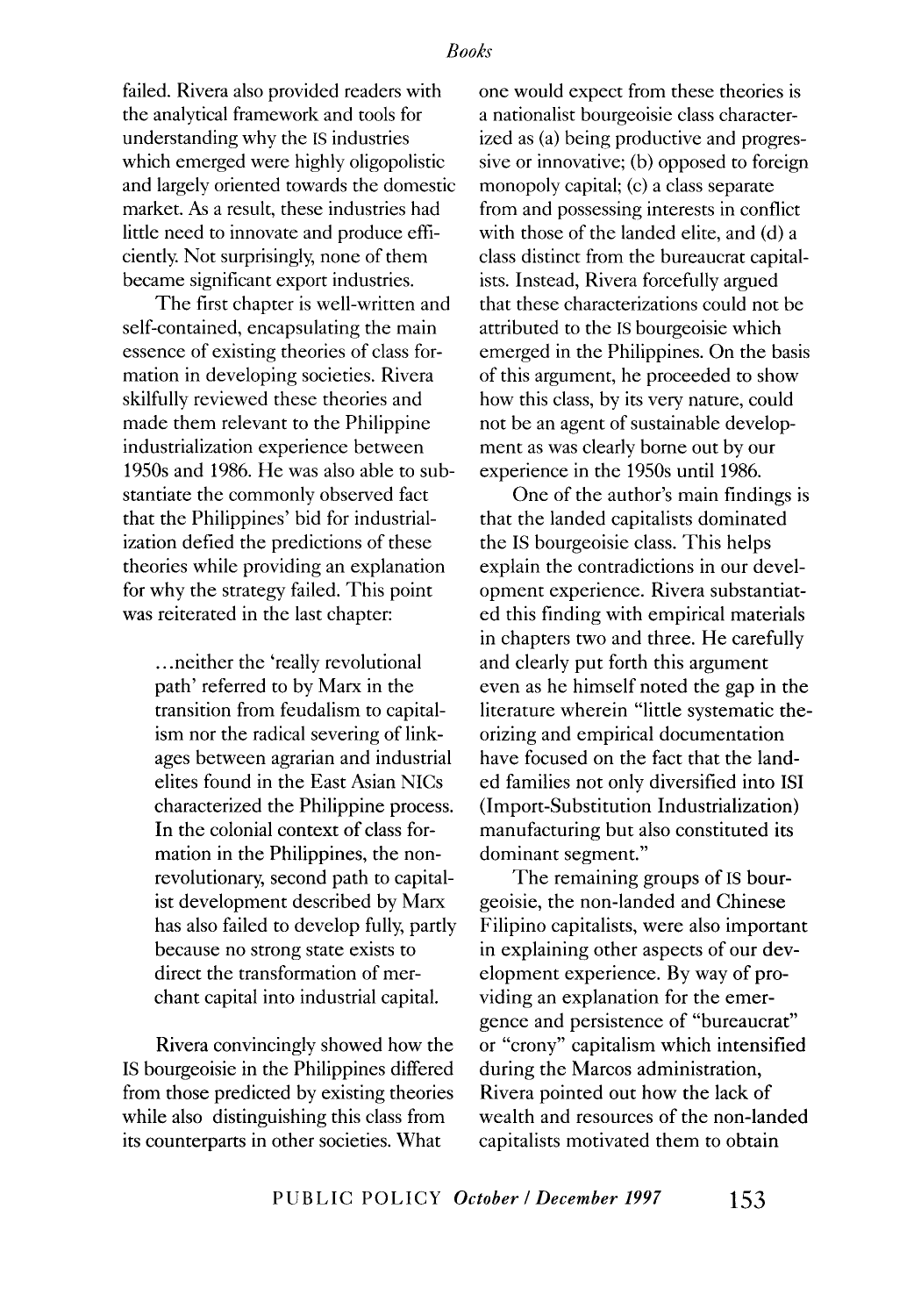access to the state's mechanism for rent-seeking and privileges, these being the most important resources for the non-landed capitalist. Quite obviously, access to these resources did not require efficiency in production, thereby contributing to the inefficient nature of the IS industries. This was further aggravated by the fact that legislative and other measures were passed which had the effect of repressing the entrepreneurship of the relatively more efficient group, the Chinese Filipino capitalists. Rivera supported this argument by noting the dynamism of the group after liberalization of the naturalization process in 1975.

In chapter four, Rivera discussed linkages between the IS bourgeoisie and foreign capital, once again highlighting the deviation of the Philippine case from the predictions of existing theories. Having analyzed the nature and interests of the different groups which make up the IS bourgeoisie, Rivera was then able to identify the following patterns of linkages: landed capitalists tended to be linked with foreign capital through joint ventures; non-landed capitalists with foreign loans through their access to government allocation mechanisms and resources; and Chinese Filipino capitalists with licensing and technical assitance arrangements with foreign capitalists, not to mention the use of resident Chinese capital.

The relation between the IS bourgeoisie and the state is reviewed by Rivera in chapter five where he notes that "the state neither enjoyed the autonomy from dominant classes like the oligarchy nor had a bureaucracy with the independence to implement development projects." From this,

readers can understand why the Philippines lacked an effective economic planning agency and was subjected to pervasive graft and corruption. In addition, Rivera provided readers with insights into why the Philippines also failed in its "debt-driven" strategy by arguing that "the key developmental issue raised by the use of foreign financial resources - loans, aid, or direct investment" depended on the "presence of an 'insulated developmentalist state' that could provide both effective support and sanctions to its key private economic players."

Finally, Rivera concludes by suggesting that the state, in addition to undertaking bureaucratic and institutional reforms, "construct[s] and nurture[s] the 'growth coalition' that will underpin a strategy for sustainable industrial growth and development." However, upon noting that none of the existing strategies for industrialization worked for the Philippine case, Rivera is left with the difficult task of specifying how such a coalition can be formed. The appeal and viability of such a proposition must be made more transparent in order to create support for it. A consensus must be formed which will require that people be convinced of the importance of their participation in the development process.

Nonetheless, the book is certainly a significant contribution to the existing data base on the individuals, families, and enterprises which compose the IS fraction. Temario Rivera has rendered readers and scholars a great service for having undertaken the difficult task of painstakingly collecting, organizing, and making available these invaluable empirical materials.

> MARIA CLARET M. MAPALAD University of the Philippines